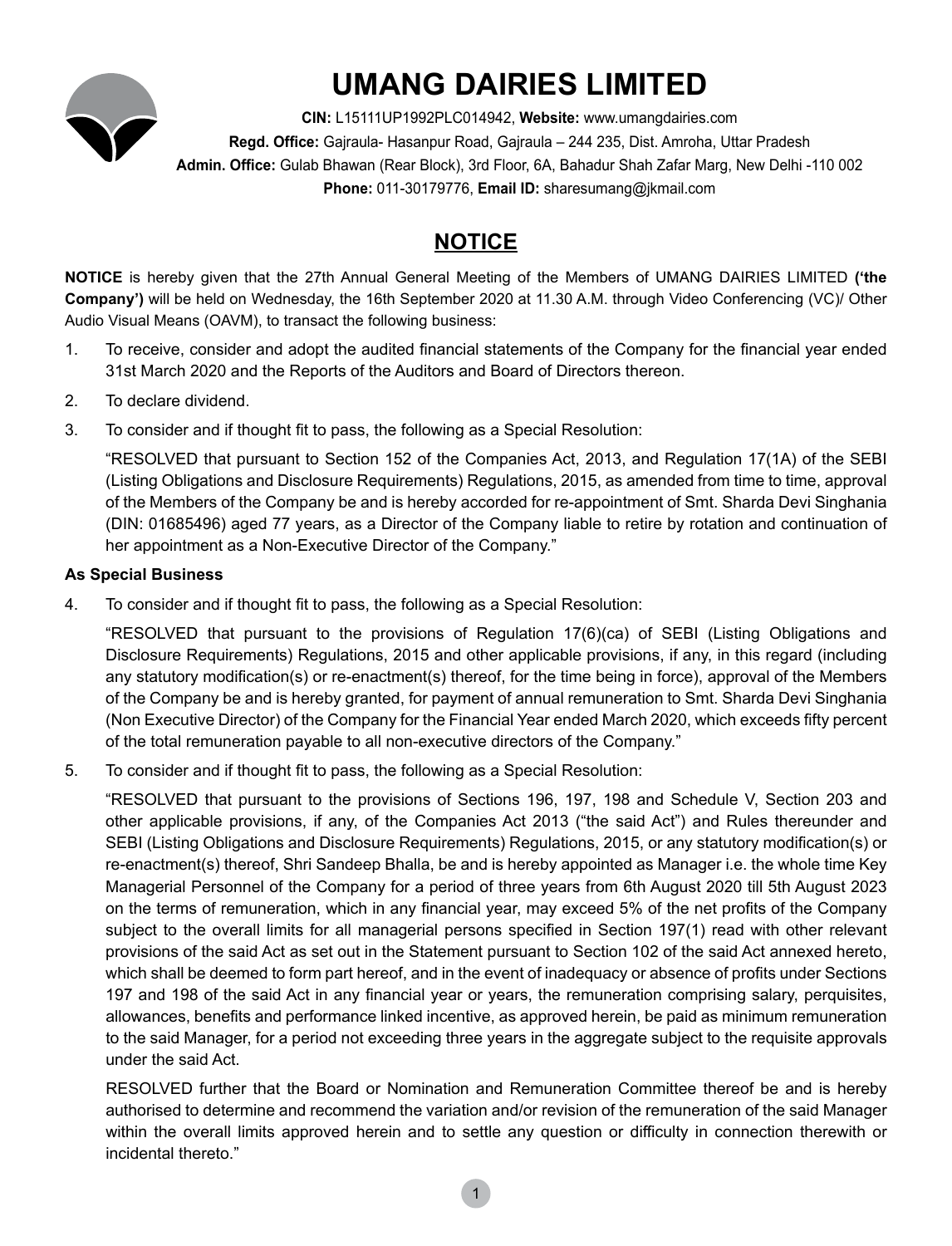6. To consider and if thought fit to pass, the following as an Ordinary Resolution:

"RESOLVED that pursuant to the provisions of Section 148 of the Companies Act, 2013 read with the Companies (Audit and Auditors) Rules, 2014, as amended, remuneration of M/s. Sanjay Kumar Garg & Associates, the Cost Auditors, appointed by the Board of Directors of the Company, to conduct audit of the cost records of the Company for the financial year 2020-21 commencing 1st April 2020, of Rs. 42,000/-, excluding G.S.T. as applicable and reimbursement of travelling and other out-of-pocket expenses actually incurred by the said Auditors in connection with the cost audit, be and is hereby ratified.

RESOLVED further that the Board of Directors of the Company be and is hereby authorised to do all acts, deeds, matters and things as may be deemed necessary or expedient in connection therewith and incidental thereto."

REGISTERED OFFICE: By Order of the Board Gajraula Hasanpur Road Gajraula - 244235 Dist. Amroha (Uttar Pradesh) **Pankaj Kamra**

Company Secretary

Date: 7th August 2020

# **NOTES**

- 1. In view of the continuing restrictions on the movement of people at several places in the country, due to outbreak of COVID-19, the Ministry of Corporate Affairs (MCA), vide its General Circular no. 20/2020 dated 5th May, 2020 read with General Circular no. 14/2020 dated 8th April, 2020 and General Circular no. 17/2020 dated 13th April, 2020 and the Securities and Exchange Board of India (SEBI) vide its Circular no. SEBI/HO/CFD/CMD1/ CIR/P/2020/79 dated 12th May 2020, have permitted the Companies to conduct the Annual General Meeting (AGM) through Video Conferencing (VC) or Other Audio Visual Means (OAVM) during the calendar year 2020. In accordance with the said circulars of MCA, SEBI and applicable provisions of the Companies Act, 2013 (Act) and SEBI (Listing Obligations and Disclosure Requirements) Regulations, 2015 (Listing Regulations), the 27th AGM of the Company is being conducted through VC / OAVM. Central Depository Services (India) Limited (CDSL) will be providing facility for voting through remote e-voting, for participation in the AGM through VC / OAVM facility and e-voting during the AGM. The procedure for voting through remote e-voting, e-voting during AGM and participating in AGM through VC / OAVM is explained at Notes below and is also available on the website of the Company at www.umangdairies.com. The deemed venue for the 27th AGM shall be the Registered Office of the Company.
- 2. Statement under Section 102 of the Act, setting out the material facts concerning Item Nos. 3 to 6 of the Notice, is annexed hereto.
- 3. Pursuant to MCA Circular No. 14/2020 dated April 08, 2020, the facility to appoint proxy to attend and cast vote for the Members is not available for this AGM. Hence, the Proxy Form, Attendance Slip and Route Map are not annexed to this Notice.
- 4. Corporate Members intending to nominate their authorised representatives to attend the AGM are requested to send a duly certified scanned copy (PDF / JPEG format) of the Board Resolution authorising such representatives to attend and vote at the AGM, at sharesumang@jkmail.com.
- 5. The Register of Directors and Key Managerial Personnel and their Shareholding maintained under Section 170 of the Act, the Register of Contracts or Arrangements in which Directors are interested under Section 189 of the Act shall be electronically available for inspection by the Members during the AGM upon login at CDSL e-voting system at www.evotingindia.com.
- 6. All the documents referred to in this Notice and Statement under Section 102 of the Act, shall be available for inspection by the Members from the date of circulation of this Notice upto the date of the AGM through electronic mode. Members seeking inspection can send an email in advance to **sharesumang@jkmail.com**.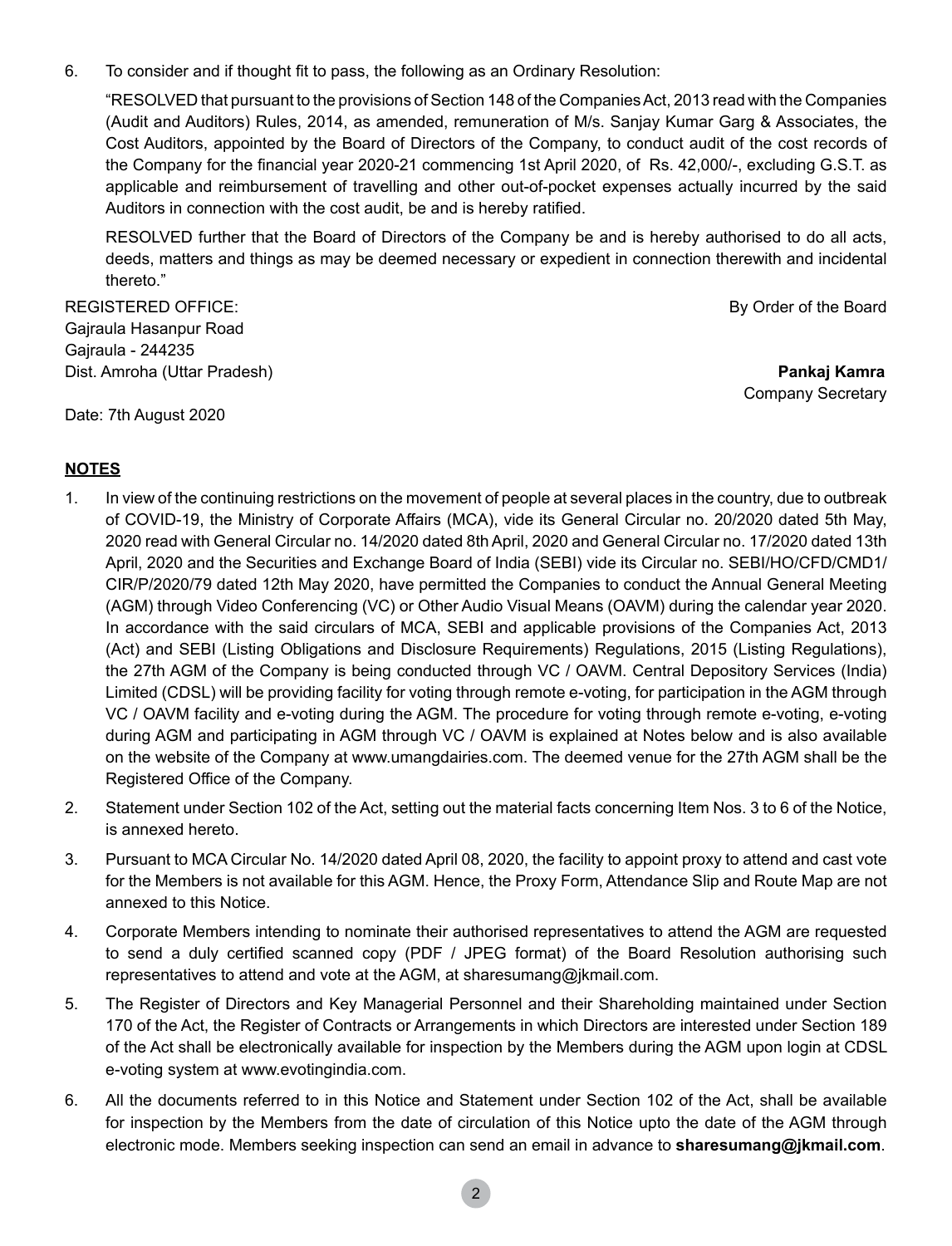- 7. The Register of Members and the Share Transfer Books of the Company will be closed from 10th September 2020 to 16th September 2020 (both days inclusive).
- 8. The Dividend for the financial year ended 31st March 2020 of Rs. 0.50/- per Equity Share i.e, 10% on 2,20,03,200 fully paid Equity Shares of Rs. 5/- each of the Company as recommended by the Board of Directors, if declared by the Company will be paid within three weeks of date of AGM, to those Members whose names will be borne on the Register of Members of the Company as on 16th September 2020 or to their mandates. In respect of the shares held in dematerialised form, the dividend will be paid on the basis of details of beneficial ownership to be received from the depository for this purpose

#### 9. **Dispatch of Annual Report and Notice of AGM through electronic mode:**

In accordance with, the General Circular No. 20/2020 dated 5th May, 2020 issued by MCA and Circular No. SEBI/HO/CFD/ CMD1/CIR/P/2020/79 dated 12th May, 2020 issued by SEBI, owing to the difficulties involved in dispatching of physical copies of the Annual Reports comprising Financial Statements, Board's Report, Auditor's Report and other documents required to be attached therewith, the Annual Report for 2019-20 and the Notice of this AGM are being sent only through electronic mode to those Members whose e-mail addresses are registered with the Company or the Depository Participant(s).

- 10. Members holding shares in physical mode and who have not updated their email addresses with the Company are requested to update their email addresses by writing to the Company at **sharesumang@jkmail.com** along with the copy of the signed request letter mentioning their name, folio no. and address, self-attested copy of the PAN card, and self-attested copy of any document (eg.: Aadhar Card, Driving License, Election Identity Card, Passport) in support of the address of the Member. Members holding shares in dematerialised mode are requested to register / update their email addresses with the relevant Depository Participants. In case of any queries / difficulties in registering the e-mail address, Members may write to **sharesumang@jkmail.com**.
- 11. The Notice of AGM and Annual Report for the financial year 2019-20, is available on the website of the Company at [www.umangdairies.com](http://www.umangdairies.com) and also on the websites of the Stock Exchanges i.e. BSE Limited and National Stock Exchange of India Limited at [www.bseindia.com](http://www.bseindia.com) and [www.nseindia.com](http://www.nseindia.com), respectively. Notice of AGM is also available on the website of CDSL at [www.evotingindia.com](http://www.evotingindia.com).
- 12. Members can join the AGM held through VC/OAVM mode thirty (30) minutes before and after the scheduled time of the commencement of the Meeting by following the procedure mentioned in the Notice. The facility of participation at the AGM through VC/OAVM will be made available to at least 1000 Members on first come first served basis. This will not include large Shareholders (i.e. Shareholders holding 2% or more shareholding), Promoters, Institutional Investors, Directors, Key Managerial Personnel, the Chairpersons of the Audit Committee, Nomination and Remuneration Committee and Stakeholders Relationship Committee, Auditors etc. who are allowed to attend the AGM without restriction on account of first come first served basis.
- 13. The attendance of the Members attending the AGM through VC/OAVM will be counted for the purpose of ascertaining the quorum under Section 103 of the Companies Act, 2013.

#### 14. **Reappointment of Director:**

Pursuant to the provisions of the Regulation 26(4) and 36(3) of Listing Regulations and Secretarial Standard on General Meeting (SS-2) and the Listing Regulations, brief resume of the Director proposed to be reappointed (Item No. 3 of the Notice) is given hereunder:

Smt. Sharda Devi Singhania (DIN: 01685496) is aged 77 years. She has been involved in various Social & Philanthropic activities. She joined the Board of the Company on 27th March 2015.

She does not hold any directorships or membership/chairmanship of committees of other public Companies nor hold, either by herself or on beneficial basis for any other person any Equity Shares of the Company. Smt. Singhania is not related to any other Director and Key Managerial Personnel of the Company. For details of remuneration drawn during FY 2019-20, please refer to Form MGT-9 given in the Annual Report of the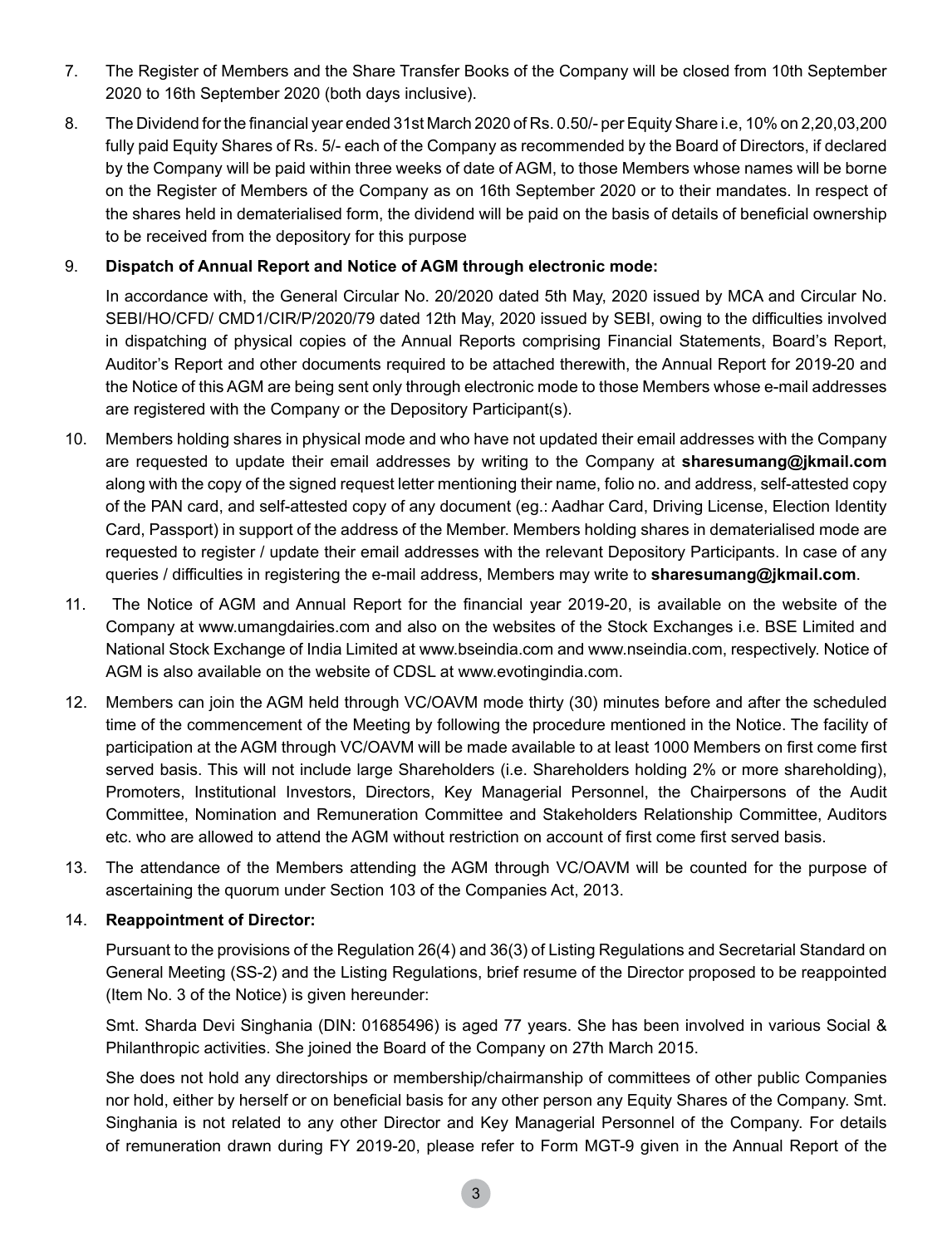Company. As Non Executive Director of the Company, she is entitled to fee for participating in the meetings of the Board or Committees thereof, reimbursement of expenses for participating in the said meetings and profit related commission, within the limits stipulated under the Companies Act, 2013.

 Smt. Singhania attended four board meetings of the Company held during the financial year ended 31st March 2020.

## **15. Remote e-Voting procedure**

In compliance with the provisions of Section 108 of the Act read with relevant rules thereunder and Regulation 44 of the Listing Regulations, the Company is pleased to provide its Members, facility to exercise their right to vote at the 27th AGM and the business may be transacted through remote e-voting services provided by CDSL. Remote e-voting is optional. The facility of e-voting shall also be made available at the AGM. Members attending the AGM and who have not already cast their vote by remote e-voting shall be able to exercise their right to cast vote at the AGM. The facility of remote e-voting as well as the e-voting system on the date of the AGM will be provided by CDSL.

#### **Instructions for Members for remote e-voting are as under:**

- (i) The remote e-voting period begins on Sunday, 13th September 2020 from 10:00 A.M. and ends on Tuesday, 15th September 2020 at 5:00 P.M. During this period, Members of the Company holding shares either in physical form or in dematerialized form, as on the cut-off date i.e. Wednesday, 9th September 2020, may cast their vote electronically. The remote e-voting module shall be disabled by CDSL for voting thereafter.
- (ii) Members who have already voted prior to the AGM date may attend the AGM but shall not be entitled to vote at the AGM.
- (iii) The Members should log on to the e-voting website www.evotingindia.com.
- (iv) Click on "Shareholders/Members" module.
- (v) Now Enter your User ID
	- a. For CDSL: 16 digits beneficiary ID.
	- b. For NSDL: 8 Character DP ID followed by 8 Digits Client ID.
	- c. Members holding shares in Physical Form should enter Folio Number registered with the Company.

OR

Alternatively, if you are registered for CDSL's **EASI/EASIEST** e-services, you can log-in at https:/[/www.cdslindia.com](http://www.cdslindia.com) from Login - Myeasi using your login credentials. Once you successfully log-in to CDSL's **EASI/EASIEST** e-services, click on **e-Voting** option and proceed directly to cast your vote electronically.

- (vi) Next enter the Image Verification as displayed and Click on Login.
- (vii) If you are holding shares in demat form and had logged on to [www.evotingindia.com](http://www.evotingindia.com) and voted on an earlier voting of any Company, then your existing password is to be used.
- (viii) If you are a first time user, follow the steps given below:

| For Members holding shares in Demat Form and Physical Form |  |                                                                           |  |  |
|------------------------------------------------------------|--|---------------------------------------------------------------------------|--|--|
| <b>PAN</b>                                                 |  | Enter your 10 digit alpha-numeric PAN issued by Income Tax Department     |  |  |
|                                                            |  | (Applicable for both demat shareholders as well as physical shareholders) |  |  |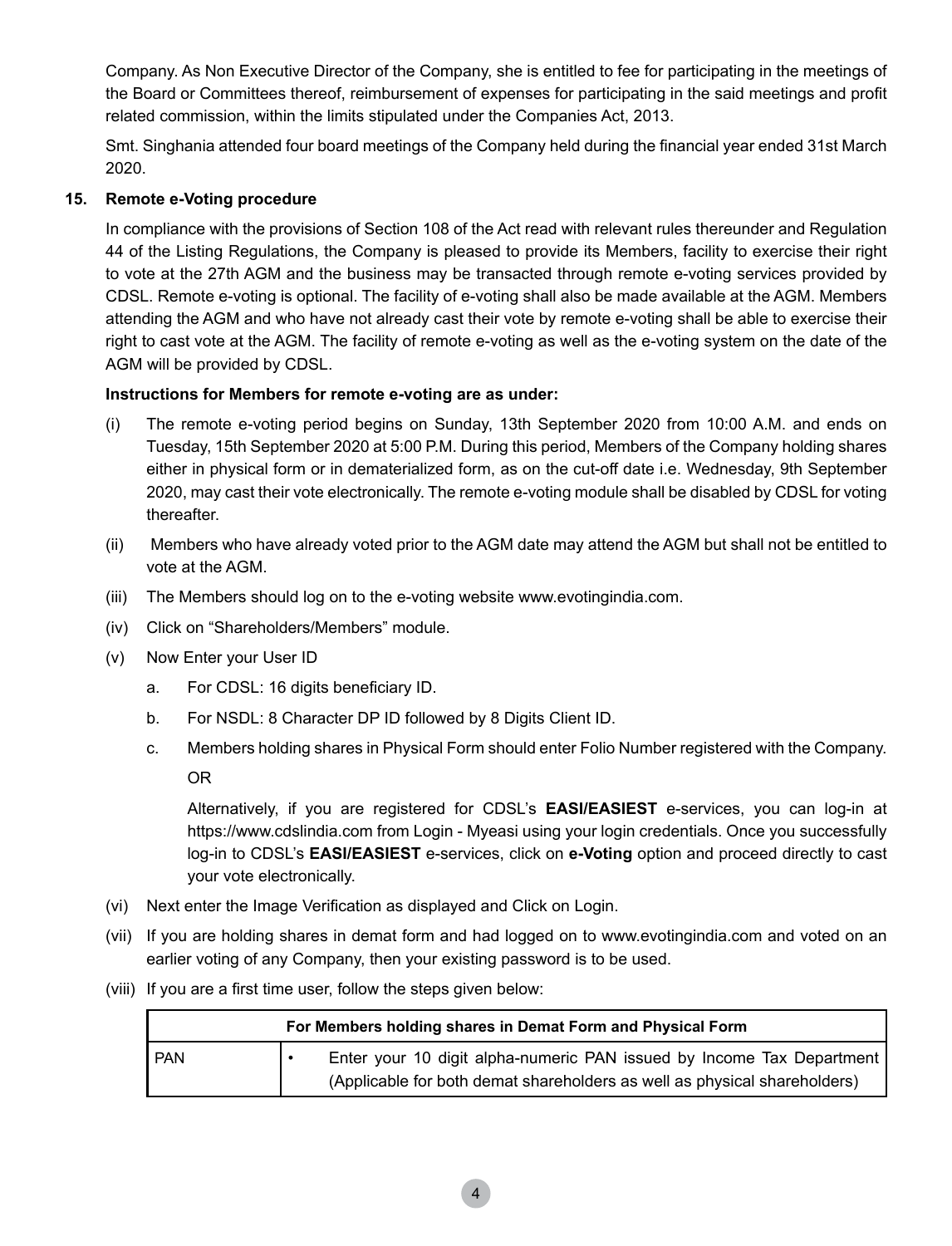|                                                    | Members who have not updated their PAN with the Company/Depository<br>Participant are requested to use the sequence number sent by the Company/<br>MAS Services Ltd., Registrar and Share Transfer Agent (RTA) or contact<br>Company/RTA.                                                                                                               |
|----------------------------------------------------|---------------------------------------------------------------------------------------------------------------------------------------------------------------------------------------------------------------------------------------------------------------------------------------------------------------------------------------------------------|
|                                                    | In case the sequence number is less than 8 digits enter the applicable number<br>of 0's before the number after the first two characters of the name in CAPITAL<br>letters. Eq. If your name is Ramesh Kumar with sequence number 1 then<br>enter RA00000001 in the PAN field.                                                                          |
| Dividend Bank<br>Details OR Date<br>of Birth (DOB) | Enter the Dividend Bank Details or Date of Birth (in dd/mm/yyyy format) as<br>recorded in your demat account or in the Company records in order to login.<br>If both the details are not recorded with the depository or Company please<br>enter the Member ID / folio number in the Dividend Bank details field as<br>mentioned in instruction $(v)$ . |

- (ix) After entering these details appropriately, click on "SUBMIT" tab.
- (x) Members holding shares in physical form will then directly reach the Company selection screen. However, Members holding shares in demat form will now reach 'Password Creation' menu wherein they are required to mandatorily enter their login password in the new password field. Kindly note that this password is to be also used by the demat holders for voting for resolutions of any other Company on which they are eligible to vote, provided that Company opts for e-voting through CDSL platform. It is strongly recommended not to share your password with any other person and take utmost care to keep your password confidential.
- (xi) For Members holding shares in physical form, the details can be used only for e-voting on the resolutions contained in this Notice.
- (xii) Click on the EVSN of Umang Dairies Limited.
- (xiii) On the voting page, you will see "RESOLUTION DESCRIPTION" and against the same the option "YES/ NO" for voting. Select the option YES or NO as desired. The option YES implies that you assent to the Resolution and option NO implies that you dissent to the Resolution.
- (xiv) Click on the "RESOLUTIONS FILE LINK" if you wish to view the entire Resolution details.
- (xv) After selecting the resolution you have decided to vote on, click on "SUBMIT". A confirmation box will be displayed. If you wish to confirm your vote, click on "OK", else to change your vote, click on "CANCEL" and accordingly modify your vote.
- (xvi) Once you "CONFIRM" your vote on the resolution, you will not be allowed to modify your vote.
- (xvii) You can also take out print of the voting done by you by clicking on "Click here to print" option on the Voting page.
- (xviii) If a Demat account holder has forgotten the changed login password then Enter the User ID and the image verification code and click on Forgot Password and enter the details as prompted by the system.
- (xix) Members can also cast their vote using CDSL's mobile app m-Voting available for android based mobiles. The m-Voting app can be downloaded from Google Play Store. Apple and Windows phone users can download the app from the App Store and the Windows Phone Store respectively. Please follow the instructions as prompted by the mobile app while voting on your mobile.
- **16. Procedure for Members whose email addresses are not registered with the Company or Depositories, as the case may be, for obtaining login credentials for e-voting for the resolutions proposed in this Notice:** 
	- (a) For Members holding shares in physical form- Please provide necessary details like folio no., name of shareholder, scanned copy of the share certificate (front and back), self attested copy of the PAN card,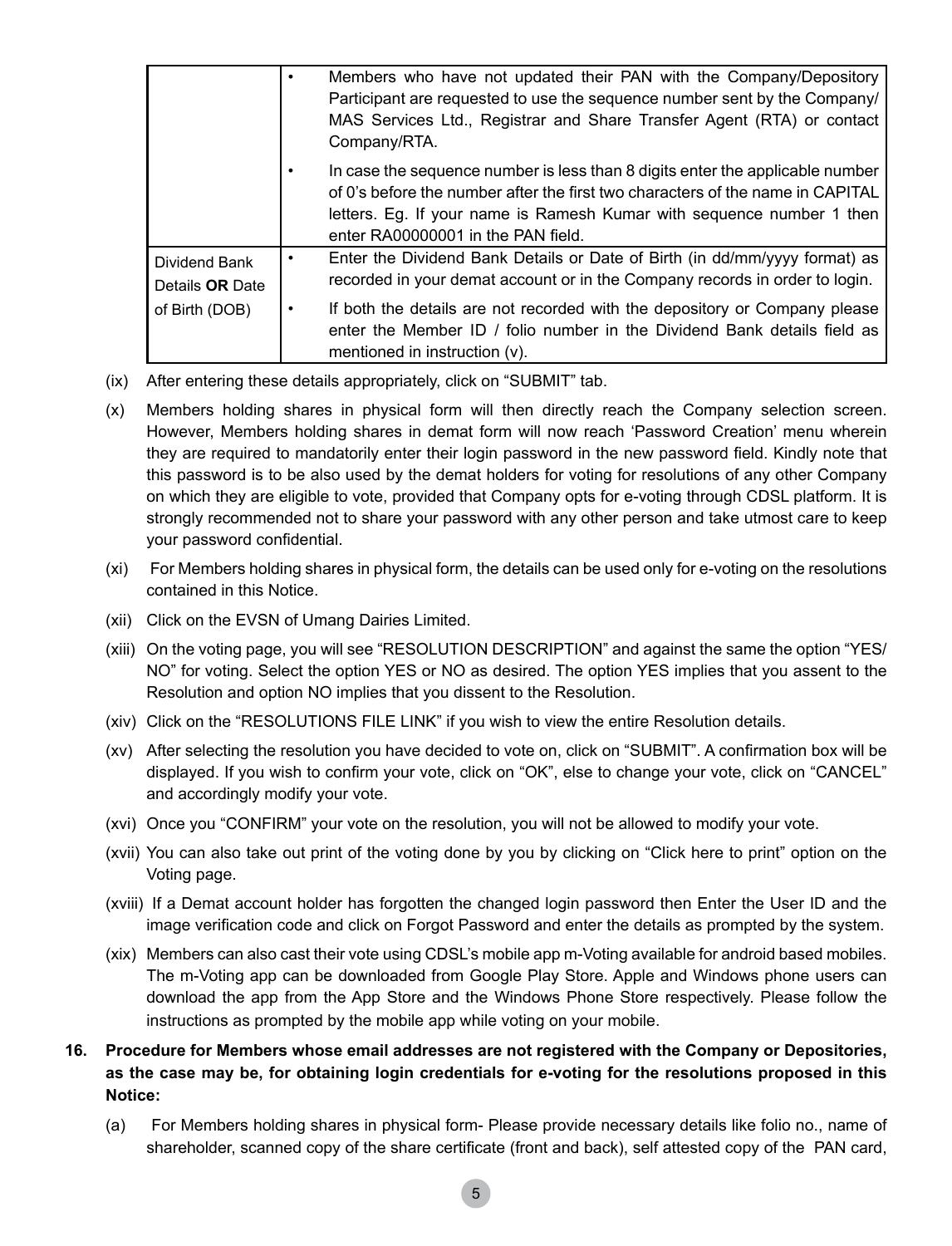self attested scanned copy of any document (e.g.: Aadhar card, Driving License, Election Identity Card, Passport) in support of the address of the Members, by email to Company at **sharesumang@jkmail. com/**RTA at **info@masserv.com**.

(b) For Members holding shares in demat form - Please provide demat account details (CDSL-16 digit beneficiary ID or NSDL-16 digit DPID + CLID), name, client master or copy of consolidated account statement, PAN (self attested scanned copy of PAN card), Aadhar (self attested scanned copy of Aadhar card) to Company/RTA email ids as mentioned above.

#### **17. Information and Instructions for Members attending the AGM through VC/OAVM are as under:**

- a. Members will be provided with a facility to attend the AGM through VC/OAVM through the CDSL e-Voting system. Members may access the same at https://www.evotingindia.com under shareholders/members login by using the remote e-voting credentials. The link for VC/OAVM will be available in shareholder/ members login where the EVSN of Company will be displayed.
- b. Members are encouraged to join the Meeting through Laptops/IPads for better experience.
- c. Further, Members will be required to allow Camera and use Internet with a good speed to avoid any disturbance during the meeting.
- d. Please note that Participants Connecting from Mobile Devices or Tablets or through Laptop connecting via Mobile Hotspot may experience Audio/Video loss due to fluctuation in their respective network. It is therefore recommended to use stable Wi-Fi or LAN Connection to mitigate any kind of aforesaid glitches.
- e. Members who would like to express their views/ask questions during the AGM may register themselves as a speaker by sending their request on or before 7th September 2020, mentioning their name, demat account number/folio number, email id, mobile number at **sharesumang@jkmail.com**. The Members who do not wish to speak during the AGM but have queries may send their queries on or before 7th September 2020, mentioning their name, demat account number/folio number, email id and mobile number at **sharesumang@jkmail.com**. These queries will be suitably replied by the Company.
- f. Those Members who have registered themselves as a speaker will only be allowed to express their views/ ask questions during the meeting. The Company reserves the right to restrict the number of questions and number of speakers, depending upon availability of time as appropriate for smooth conduct of the AGM.
- g. In case of joint holders attending the AGM, only such joint holder who is higher in the order of names will be entitled to vote at the AGM.

#### **18. Instructions for Members for e-voting during the AGM are as under:**

- (a) The procedure for e-Voting on the day of the AGM is same as the instructions mentioned above for Remote e-voting.
- (b) Only those Members, who are present in the AGM through VC/OAVM facility and have not casted their vote on the Resolutions through remote e-Voting and are otherwise not barred from doing so, shall be eligible to vote through e-Voting system available during the AGM.
- (c) If any votes are cast by the Members through the e-voting available during the AGM and if the same Members have not participated in the meeting through VC/OAVM facility, then the votes cast by such Members shall be considered invalid as the facility of e-voting during the AGM is available only to the Members attending the AGM.
- (d) Members who have voted through Remote e-Voting will be eligible to attend the AGM. However, they will not be eligible to vote at the AGM.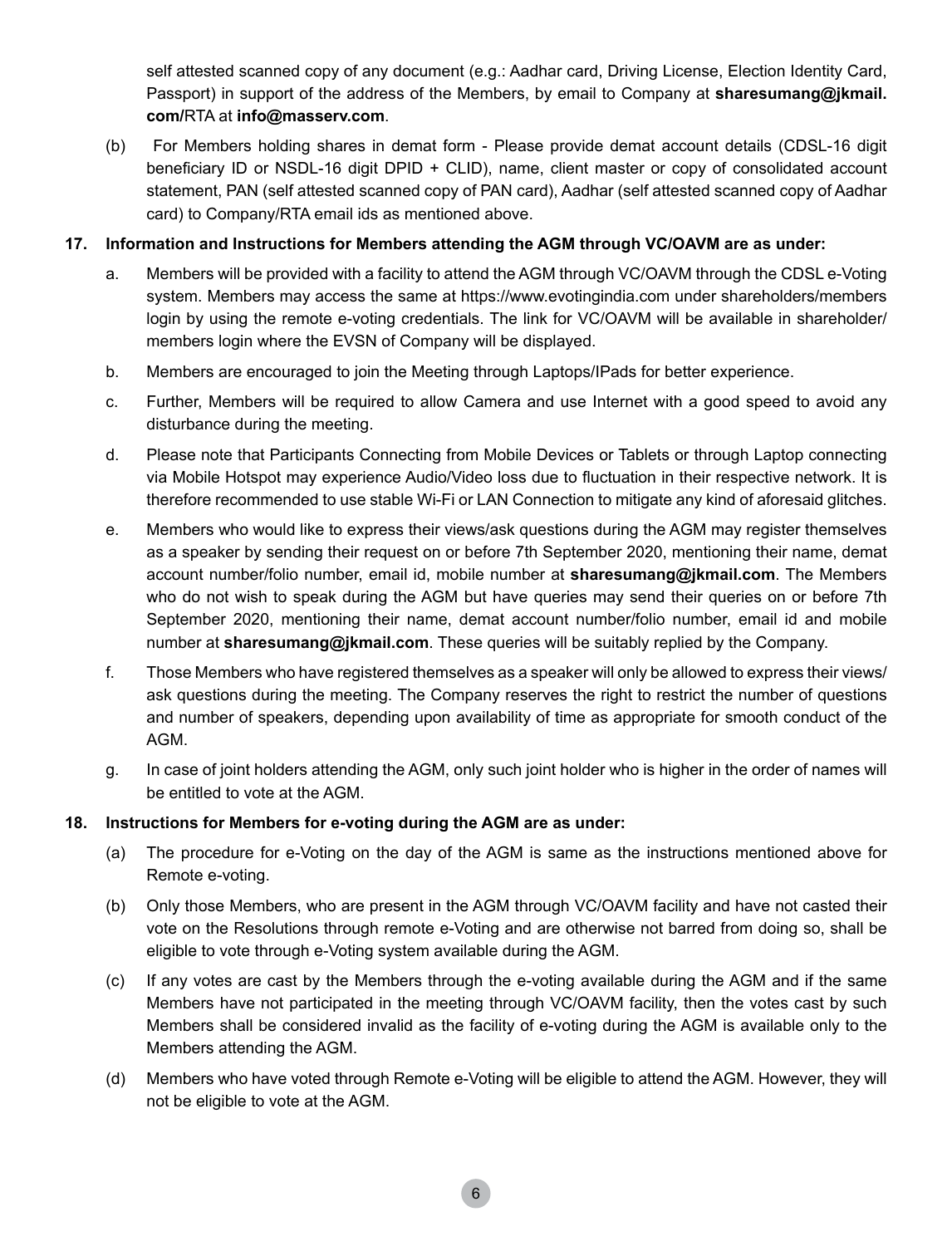#### **19. Other Common Instructions:**

### **(i) Note for Non – Individual Members and Custodians**

- Non-Individual Members (i.e. other than Individuals, HUF, NRI etc.) and Custodian are required to log on to www.evotingindia.com and register themselves in the "Corporates" module.
- • Ascanned copy of the Registration Form bearing the stamp and sign of the entity should be emailed to helpdesk.evoting@cdslindia.com.
- • After receiving the login details a Compliance User should be created using the admin login and password. The Compliance User would be able to link the account(s) for which they wish to vote on.
- • The list of accounts should be mailed to **helpdesk.evoting@cdslindia.com** and on approval of the accounts they would be able to cast their vote.
- • A scanned copy of the Board Resolution and Power of Attorney (POA) which they have issued in favour of the Custodian, if any, should be uploaded in PDF format in the system for the scrutinizer to verify the same.
- • Alternatively, Non Individual Members are required to send the relevant Board Resolution/ Authority letter etc. together with attested specimen signature of the duly authorized signatory who are authorized to vote, to the Scrutinizer and to the Company at the email address **[sharesumang@jkmail.com](http://sharesumang@jkmail.com)**, if they have voted from individual tab and not uploaded same in the CDSL e-voting system for the scrutinizer to verify the same.
- (ii) Any person, who acquires shares of the Company and become Member of the Company after dispatch of the Notice and holding shares as on the cut-off date i.e. Wednesday, 9th September 2020 may follow the same instructions as mentioned above for remote e-voting and e-voting at the AGM.
- (iii) In case you have any queries or issues regarding attending AGM, remote e- voting and e-voting at the AGM, you may refer the Frequently Asked Questions ("FAQs") and e-voting manual available at [www.evotingindia.com](http://www.evotingindia.com), under help section or write an email to **helpdesk.evoting@cdslindia.com** or contact Shri Nitin Kunder (022-23058738) or Shri Mehboob Lakhani (022-23058543) Shri Rakesh Dalvi (022-23058542).

All grievances connected with the facility for voting by electronic means may be addressed to Shri Rakesh Dalvi, Manager, Central Depository Services (India) Limited, A Wing, 25th Floor, Marathon Futurex, Mafatlal Mill Compounds, N M Joshi Marg, Lower Parel (East), Mumbai – 400 013 or send an email to helpdesk.evoting@cdslindia.com or or call on 022-23058542/43.

- (iv) The voting rights of the Members shall be in proportion to their shares of the paid-up equity share capital of the Company as on the cut off date i.e. Wednesday, 9th September 2020 and a person who is not a Member as on a cut-off date should treat the Notice for information purpose only.
- (v) The Company has appointed Shri Namo Narain Agarwal, Company Secretary in Practice (Membership No. FCS-234), as Scrutinizer to scrutinize the process of remote e-voting and voting on the date of AGM in a fair and transparent manner.
- (vi) The Scrutinizer shall, immediately after the conclusion of voting at the AGM, scrutinise the votes cast at the Meeting and thereafter unblock the votes cast through remote e-voting and submit, not later than 48 hours of conclusion of AGM, a consolidated Scrutinizer's Report of the total votes cast in favour or against, if any, to the Chairman of the Company or a person authorized by him in writing who shall countersign the same. The Chairman or a person authorized by him in writing shall declare the results of the voting forthwith.
- (vii) A person whose name is recorded in the Register of Members or in the Register of Beneficial Owners maintained by the Depositories as on the cut off date i.e. Wednesday, 9th September 2020 and who has not cast vote by remote-voting and being present at the AGM only shall be entitled to vote at the AGM.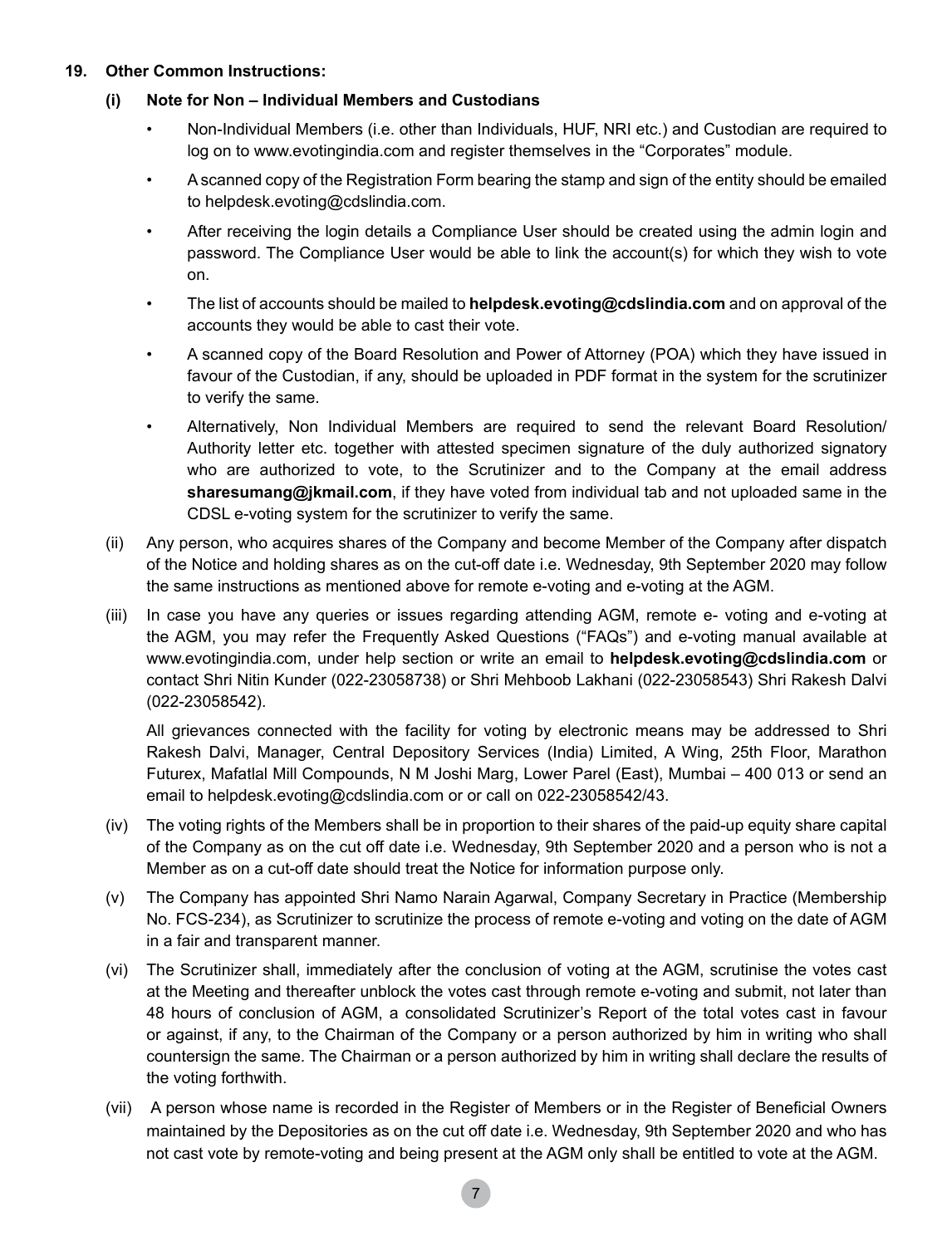(viii) The results declared alongwith the consolidated Scrutinizer's report shall be placed on the website of the Company www.umangdairies.com and on the website of CDSL www.evotingindia.com and shall simultaneously be forwarded to the concerned Stock Exchanges. The results of the voting alongwith the consolidated Scrutinizer's report will also be displayed at the Notice Board at the Registered Office and the Administrative Office of the Company.

## **STATEMENT UNDER SECTION 102 OF THE COMPANIES ACT, 2013**

#### **Item No. 3**

- (i) Smt. Sharda Devi Singhania who is aged 77 years, and has been a Director of the Company since 27th March 2015, shall retire by rotation at this Annual General Meeting of the Company and being eligible offer herself for reappointment as a Director of the Company liable to retire by rotation.
- (ii) As per Regulation 17(1A) of SEBI (Listing Obligations and Disclosure Requirements) Regulations, as amended from time to time, the Company is required to take approval of the Members by means of a special resolution to appoint a person or continue the directorship of any person as a non-executive director who has attained the age of seventy five years by giving justification thereof.
- (iii) Smt. Sharda Singhania is currently working in managerial capacity with M/s Param Shubham Vanijya Ltd. for more than 25 years. She is actively involved in the field of Education and was instrumental in establishing the well-known Lakshmipat Singhania Academy (LSA) in Kolkata, West Bengal. She continues to be the driving force of this institution and functions as the President of its Executive Committee. She also established Lakshmipat Singhania Academy in Bissau, Rajasthan and overseas the operations of the Academy as the Vice Chairperson of its Managing Committee.
- (iv) Smt. Singhania has been the Past-President of 'Ladies Study Group' which is the prestigious ladies wing of the well-known Indian Chamber of Commerce, Kolkata. She is actively involved in various social, philanthropic and CSR activities undertaken by the various Companies of the J.K. Organisation and has widely travelled overseas. Brief resume of Smt. Singhania is given in Notes to this Notice.
- (v) Keeping in view vast knowledge and experience of Smt. Sharda Devi Singhania, it will be in the interest of the Company to continue her directorship. Accordingly, Board recommends her re-appointment and continuation as a Director of the Company in the category of Non-Executive Director and the Special Resolution as set out at Item No. 3 of this Notice for approval of the Members of the Company.
- (vi) Except Smt. Sharda Devi Singhania and her relatives to the extent of their shareholding, if any, in the Company, none of the other Directors or Key Managerial Personnel of the Company and/or their relatives is concerned or interested, financially or otherwise, in the aforesaid Special Resolution.

#### **Item No.4**

- (i) Smt. Sharda Devi Singhania has been a Non- Executive Director of the Company since 27th March 2015, liable to retire by rotation.
- (ii) Pursuant to Regulation 17(6)(ca) of SEBI (Listing Obligations and Disclosure Requirements) Regulations, 2015, a listed entity is required to obtain the approval of Members of the Company by way of Special Resolution for payment of annual remuneration to a single non-executive director exceeding 50% of the total remuneration payable to all non-executive directors of the Company.
- (iii) Smt. Sharda Devi Singhania is to be paid a commission of Rs. 4.50 lac for the financial year ended 31st March 2020, within the limits prescribed under the Companies Act, 2013, as already approved by the Members at the Annual General Meeting of the Company held on 19th September 2019.
- (iv) Since, the annual remuneration payable to Smt. Sharda Devi Singhania, Non-Executive Director of the Company exceeds fifty per cent of the total annual remuneration payable to all non-executive directors of the Company for the financial year ended 31st March 2020, the approval of the Members of the Company is required by way of Special Resolution.
- (v) Smt. Sharda Singhania is currently working in managerial capacity with M/s Param Shubham Vanijya Ltd. for more than 25 years. She is actively involved in the field of Education and was instrumental in establishing the well-known Lakshmipat Singhania Academy (LSA) in Kolkata, West Bengal. She continues to be the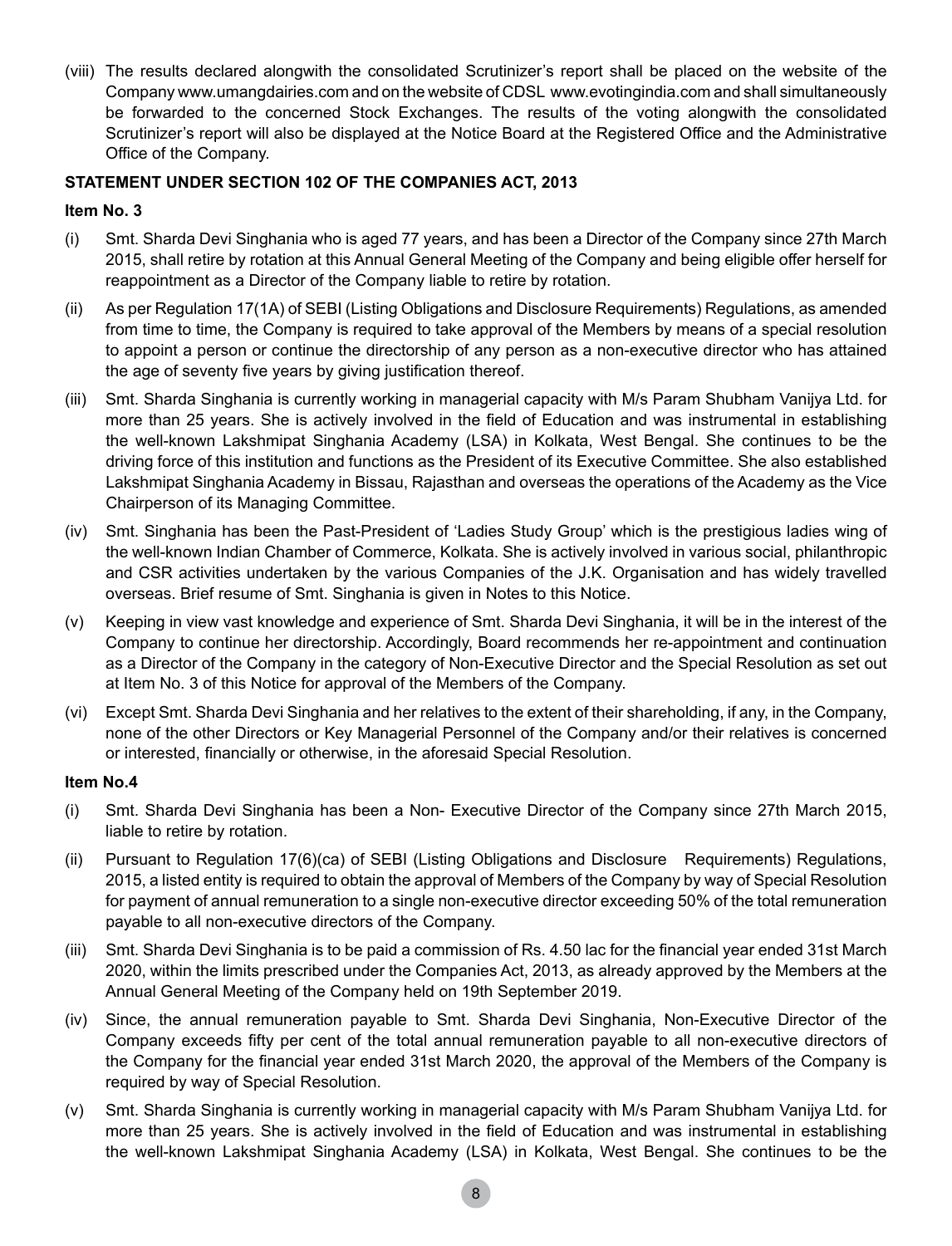driving force of this institution and functions as the President of its Executive Committee. She also established Lakshmipat Singhania Academy in Bissau, Rajasthan and overseas the operations of the Academy as the Vice Chairperson of its Managing Committee.

(vi) Smt. Singhania has been the Past-President of 'Ladies Study Group' which is the prestigious ladies wing of the well-known Indian Chamber of Commerce, Kolkata. She is actively involved in various social, philanthropic and CSR activities undertaken by the various Companies of the J.K. Organisation and has widely travelled overseas.

Considering her experience and contribution to the Company, the Board is of the view that the proposed remuneration payable to Smt. Sharda Devi Singhania is justifiable.

- (vii) Accordingly, the Board recommends the aforesaid Special Resolution for approval by the Members.
- (viii) Except Smt. Sharda Devi Singhania and her relatives to the extent of their shareholding, if any, in the Company, none of the other Directors or Key Managerial Personnel of the Company and/or their relatives is concerned or interested, financially or otherwise, in the aforesaid Special Resolution.

#### **Item Nos. 5**

1. The Board of Directors at its meeting held on 6th August 2020, on the recommendation of Nomination and Remuneration Committee, had appointed Shri Sandeep Bhalla, who is currently Head Dairy (BU) as Manager i.e. the whole time Key Managerial Personnel of the Company for a period of three years from 6th August 2020 till 5th August 2023, on the remuneration as detailed hereunder, for the said period, including minimum remuneration in case of absence or inadequacy of profits in any financial year or years for a period not exceeding three years in aggregate in terms of Sections 196, 197 and 198 read with Schedule V of the Companies Act, 2013 or any statutory modification(s) or re-enactment(s) thereof ("the Act").

# **2. THE STATEMENT CONTAINING ADDITIONAL INFORMATION AS REQUIRED IN SCHEDULE V OF THE ACT**

#### **I. General Information**

- (i) Nature of Industry: Dairy
- (ii) Date or expected date of commencement of commercial production: Umang Dairies Limited plant of the Company was commissioned in the year 1994.
- (iii) In case of new companies, expected date of commencement of activities as per project approved by financial institutions appearing in the prospectus: Not applicable.
- (iv) Financial performance based on given indicators:

| Particulars for the financial year ended 31st March 2020 | Rs. In Lacs |
|----------------------------------------------------------|-------------|
| Income from Operations                                   | 24.576      |
| Profit before Interest, Depreciation and Tax (PBIDT)     | 1.202.14    |
| Profit before Depreciation and Tax (PBDT)                | 836.23      |
| Profit after Tax (PAT)                                   | 282.99      |

(v) Foreign investments or collaborations, if any: Not Applicable

#### **II. Information about the appointee**

(i) Background details: Mr. Sandeep Bhalla, aged 48 years, is B Tech (Mechanical) and PGDBM in Finance. He started his career with JK Paper Ltd. in 1993, where he worked in Projects & Maintenance Function. From 2008 to 2011 he worked for Century Pulp & Paper, where he was involved in installation of Tissue machine with capacity of 30,000 Tons per Annum and Board Plant of 180,000 Tons per Annum.

 He rejoined JK Paper Ltd. and worked in Corporate Office & was responsible for conceptualization, prefeasibility studies, assisting in implementation and monitoring of new projects; technical due diligence for acquisitions; new technology development and implementation.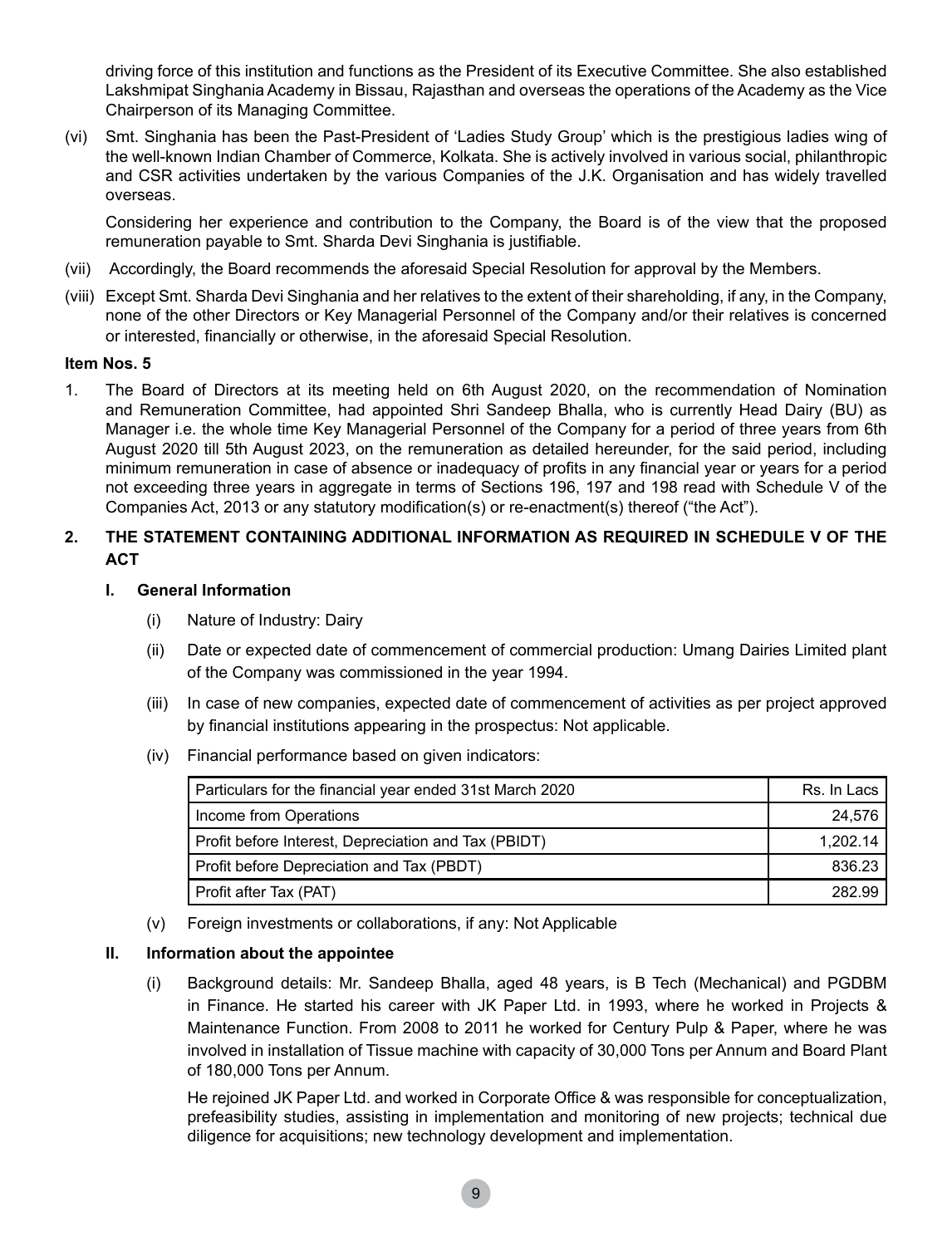In 2017, he was transferred to another JK group company, namely Umang Dairies Limited (UDL) as VP (Works) with an objective to improve its performance. In his this tenure, UDL has achieved better plant performance in terms of record production, lowest ever costs and best energy efficiencies and also plant is now complied to GMP (Good Manufacturing Practices) standards.

- (ii) Past Remuneration: The current remuneration of Shri Sandeep Bhalla, as Head (Dairy BU), is as under:
	- A. Salary: Rs 1,40,000/- per month with such increments as may be decided by the Company from time to time.
	- B. Perquisites, allowances and benefits: Perquisites comprising provision of residential accommodation or house rent allowance in lieu thereof, medical allowance, leave travel for self and family, premium on personal accident insurance, car with driver, telephone etc., and other perquisites, allowances and benefits as per the schemes, policies and the rules of the Company as applicable from time to time. The perquisites shall be evaluated as per the actual cost or Income tax Rules, as applicable.
	- C. Performance linked incentives as may be decided by the Company.
	- D. Contribution to Provident Fund as per rules of the Company.
	- E. Contribution to National Pension Scheme as per rules of the Company.
	- F. Gratuity as per rules of the Company.
	- G. Encashment of unavailed leave as per rules of the Company.
- (iii) Recognition or Awards: 3rd Prize Speaker Award for attending 2nd National Workshop cum Technology Exhibition for promoting energy efficient and cleaner production for Sustainable Industrial Growth.
- (iv) Job Profile and his suitability: Shri Sandeep Bhalla, Manager of the Company is vested with powers of management subject to the control, direction and superintendence of the Board of Directors of the Company.
- (v) Remuneration proposed: The Nomination and Remuneration Committee and the Board of Directors of the Company at their respective meetings held on 6th August 2020, approved the terms of remuneration of Shri Sandeep Bhalla as Manager of the Company from 6th August 2020 till 5th August 2023 as under:-
	- A. Salary : Rs 1.40 lac per month in the salary range of Rs 0.80 Lac per month to Rs 2.30 lac per month with such increments as may be decided by the Board or Nomination and Remuneration Committee thereof from time to time.
	- B. Perquisites, allowances and benefits : Perquisites comprising provision of residential accommodation or house rent allowance in lieu thereof together with furnishings, reimbursement of medical expenses incurred including hospitalization and surgical charges for self and family and travel relating thereto and leave travel including foreign travel for self and family, club fees, premium on personal accident insurance, car(s) with driver, telephone etc., and such other perquisites, benefits and allowances as may be decided by the the Company. The perquisites shall be evaluated as per the actual cost or Income-tax Rules, as applicable.

 The above perquisites, allowances and benefits will be as per the Schemes, Policies and the Rules of the Company as applicable from time to time subject to any change as may be decided by the Company.

- C. Performance linked incentive, as may be determined by the Board or Nomination and Remuneration Committee thereof from time to time.
- D. Contribution to Provident Fund, Superannuation Fund, National Pension Scheme or Annuity Fund as per Rules of the Company.
- E. Gratuity at the rate of 15 day's salary for each completed year of service.
- F. Encashment of unavailed leave as per Rules of the Company.
- G. The Board or Nomination and Remuneration Committee thereof may, from time to time, increase, or vary the salary range, subject to the overall ceiling prescribed under the Companies Act.
- H. In the event of inadequacy or absence of profits under Sections 197 and 198 of the Companies Act in any financial year or years, "Manager" shall be entitled to such remuneration as he may be then

10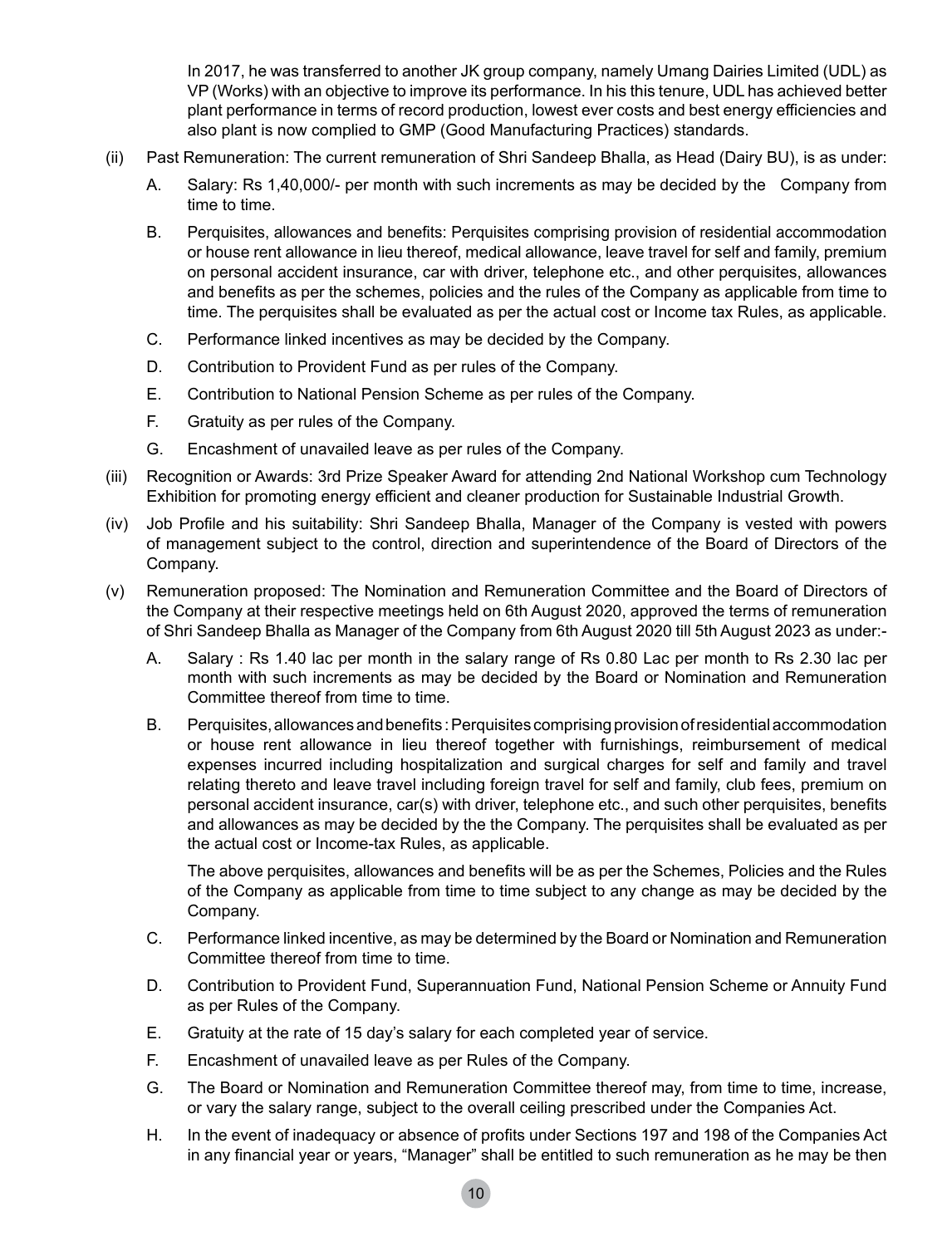drawing, as specified in paras A, B and C above, as minimum renumeration and be also entitled to perquisites in paras D, E and F above.

- (vi) Comparative remuneration profile with respect to industry, size of the company, profile of the position and person: The Nomination and Remuneration Committee of Directors of the Company had, while approving and recommending the said remuneration of Shri Sandeep Bhalla took into the account the financial position of the Company, the trend in the Dairy Industry, his qualifications, experience, past performance and past remuneration etc.
- (vii) Pecuniary relationship directly or indirectly with the Company or relationship with the managerial personnel, if any: Besides the remuneration proposed, Shri Sandeep Bhalla does not have any pecuniary relationship with the Company or with the managerial personnel of the Company.
- III. Other Information
	- (i) Reasons of loss or inadequate profits: The Company had profits during the financial year ended 31st March 2020. However, his appointment is from 6th August 2020 till 5th August 2023 and the future trend in profitability will largely depend on business environment in the domestic and global markets, cost of inputs and general state of economy as a whole.
	- (ii) & (iii) Steps taken or proposed to be taken for improvement and expected increase in productivity and profits in measurable terms: Company's R&D Department, constantly works on several new products to expand its product portfolio. Progress on some of the products has made significant headway.

 The Company has undertaken several initiatives like improvement of efficiency parameters, cost reduction and building a formidable branding position, which is likely to hold the Company in good stead for coming many years.

The Company has not made any default in repayment of any of its debts (including public deposits being nil) or debentures or interest payable thereon in the preceding financial year.

- 3. The Board recommends the Resolution as set out at Item No. 5 for approval of the members by means of a Special Resolution.
- 4. Except Shri Sandeep Bhalla and his relatives to the extent of their shareholding, if any, in the Company, none of the other Directors or Key Managerial Personnel of the Company and/or their relatives is concerned or interested, financially or otherwise, in the aforesaid Resolution.

#### **Item No. 6**

- 1. The Board at its meeting held on 13th May 2020, as recommended by the Audit Committee, had appointed M/s Sanjay Kumar Garg & Associates, Cost Accountants, as Cost Auditors to conduct the audit of the cost records of the Company for the financial year 2020-21 commencing 1st April 2020 at a remuneration of Rs. 42,000/ excluding G.S.T. as applicable and reimbursement of travelling and other out-of-pocket expenses actually incurred by the said Auditors in connection with the cost audit.
- 2. In accordance with the provisions of Section 148 of the Companies Act, 2013 read with the Companies (Audit and Auditors) Rules, 2014, the remuneration as mentioned above, payable to the Cost Auditors has to be ratified by the Members of the Company.
- 3. The Board recommends the aforesaid Ordinary Resolution for approval by the Members.
- 4. None of the Directors or Key Managerial Personnel of the Company and/or their relatives is concerned or interested, financially or otherwise, in the aforesaid resolution.

REGISTERED OFFICE: The Board Control of the Board Control of the Board Control of the Board Control of the Board Gajraula Hasanpur Road Gajraula - 244235 Dist. Amroha (Uttar Pradesh)

Date: 7th August 2020 Company Secretary

Pankaj Kamra